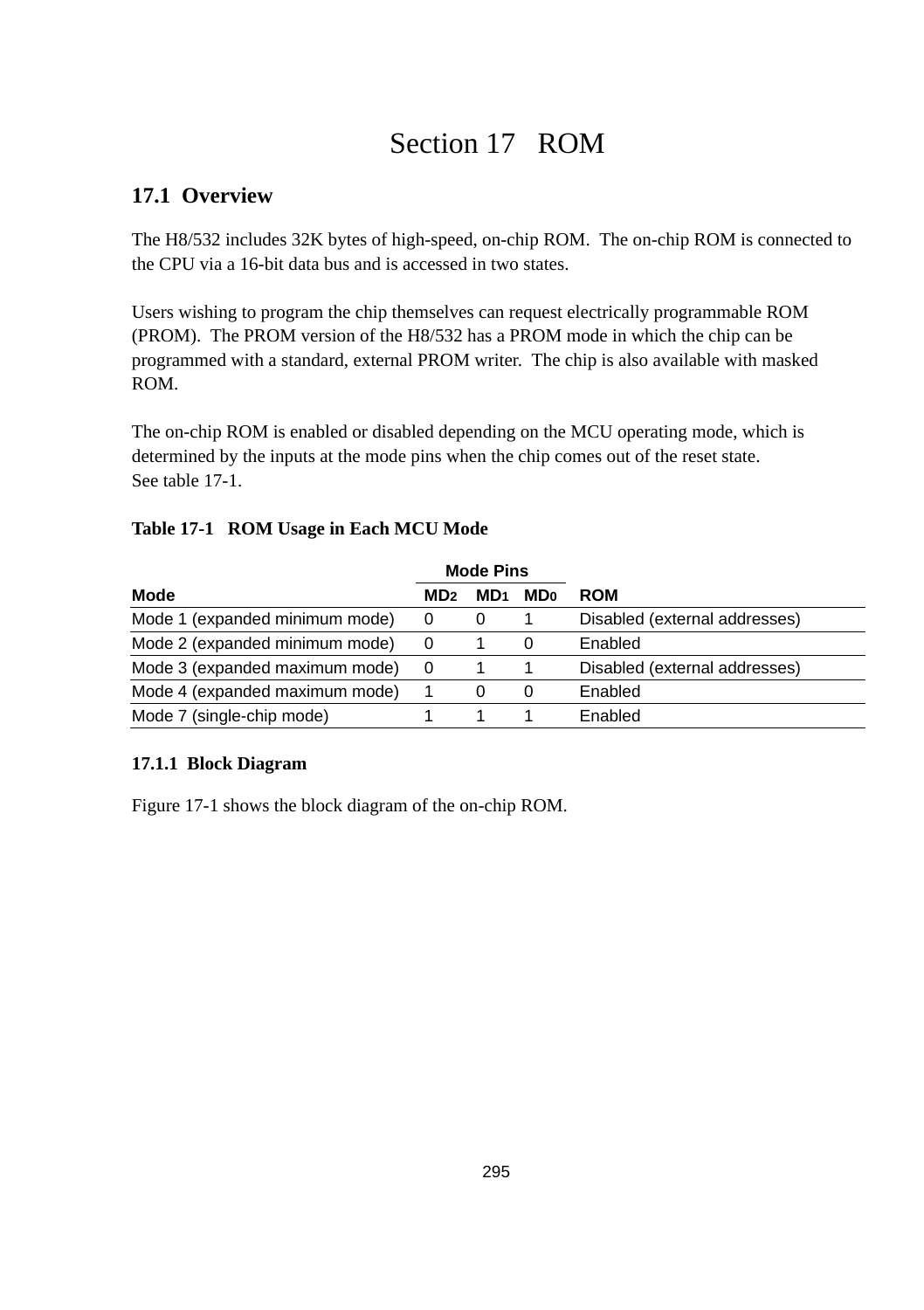

**Figure 17-1 Block Diagram of On-Chip ROM**

### **17.2 PROM Mode**

#### **17.2.1 PROM Mode Setup**

The PROM version of the H8/532 has a PROM mode in which the usual microcomputer functions are halted to allow the on-chip PROM to be programmed. The programming method is the same as for the HN27C256.

To select the PROM mode, apply the signal inputs listed in table 17-2.

#### **Table 17-2 Selection of PROM Mode**

| Pin                                                                  | Input |
|----------------------------------------------------------------------|-------|
| Mode pins (MD <sub>2</sub> , MD <sub>1</sub> , and MD <sub>0</sub> ) | Low   |
| STBY pin                                                             | Low   |
| P61 and P60                                                          | High  |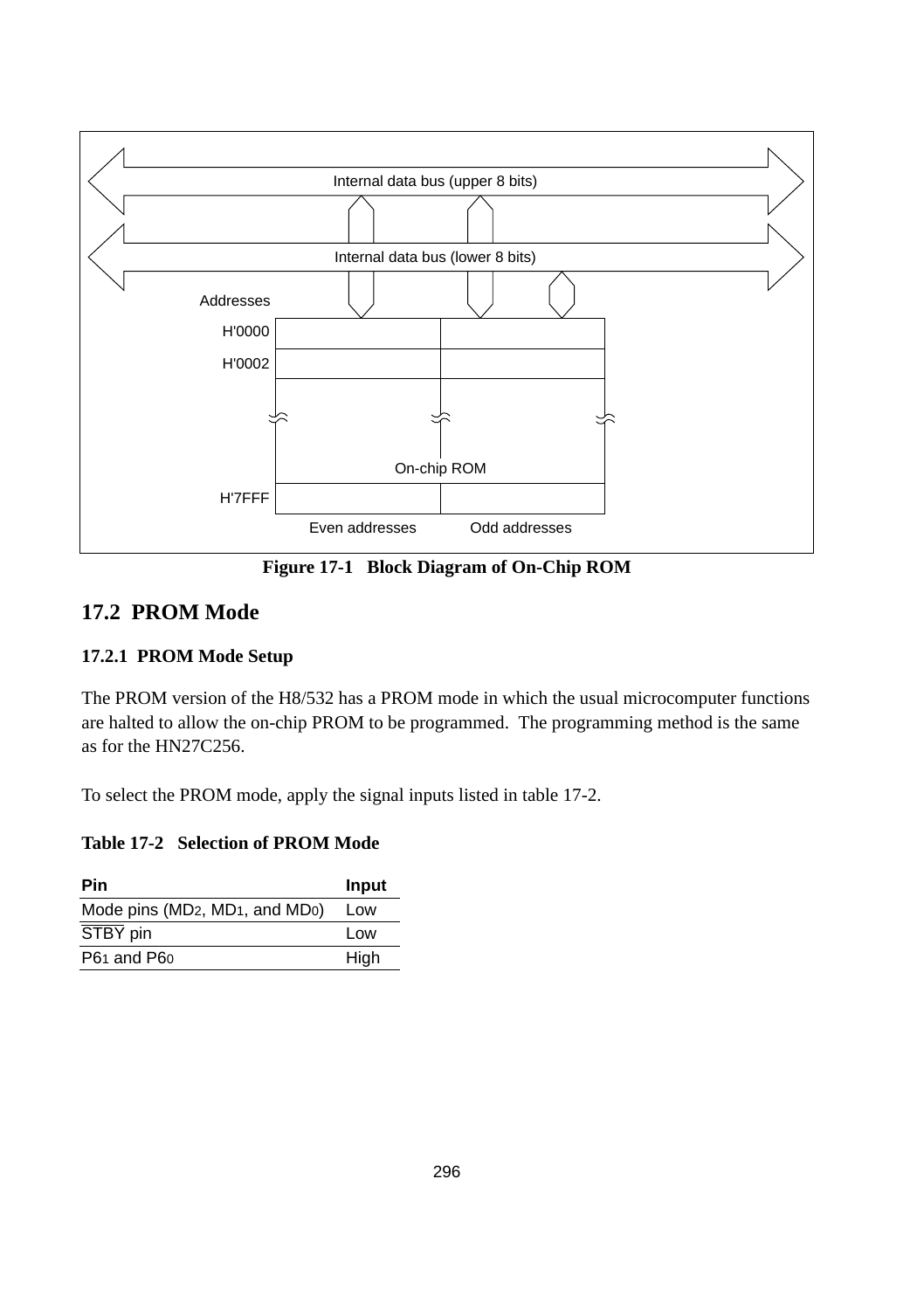#### **17.2.2 Socket Adapter Pin Arrangements and Memory Map**

The H8/532 can be programmed with a general-purpose PROM writer by attaching a socket adapter as listed in table 17-3. The socket adapter depends on the type of package. Figure 17-2 shows the socket adapter pin arrangements by giving the correspondence between H8/532 pins and HN27C256 pin functions. Figure 17-3 is a memory map.

#### **Table 17-3 Socket Adapter**

| Package                     | <b>Socket Adapter</b> |
|-----------------------------|-----------------------|
| 84-Pin PLCC (CP-84)         | HS538ESC01H           |
| 84-Pin windowed LCC (CG-84) | HS538ESG01H           |
| 80-Pin plastic QFP (FP-80A) | HS538ESH01H           |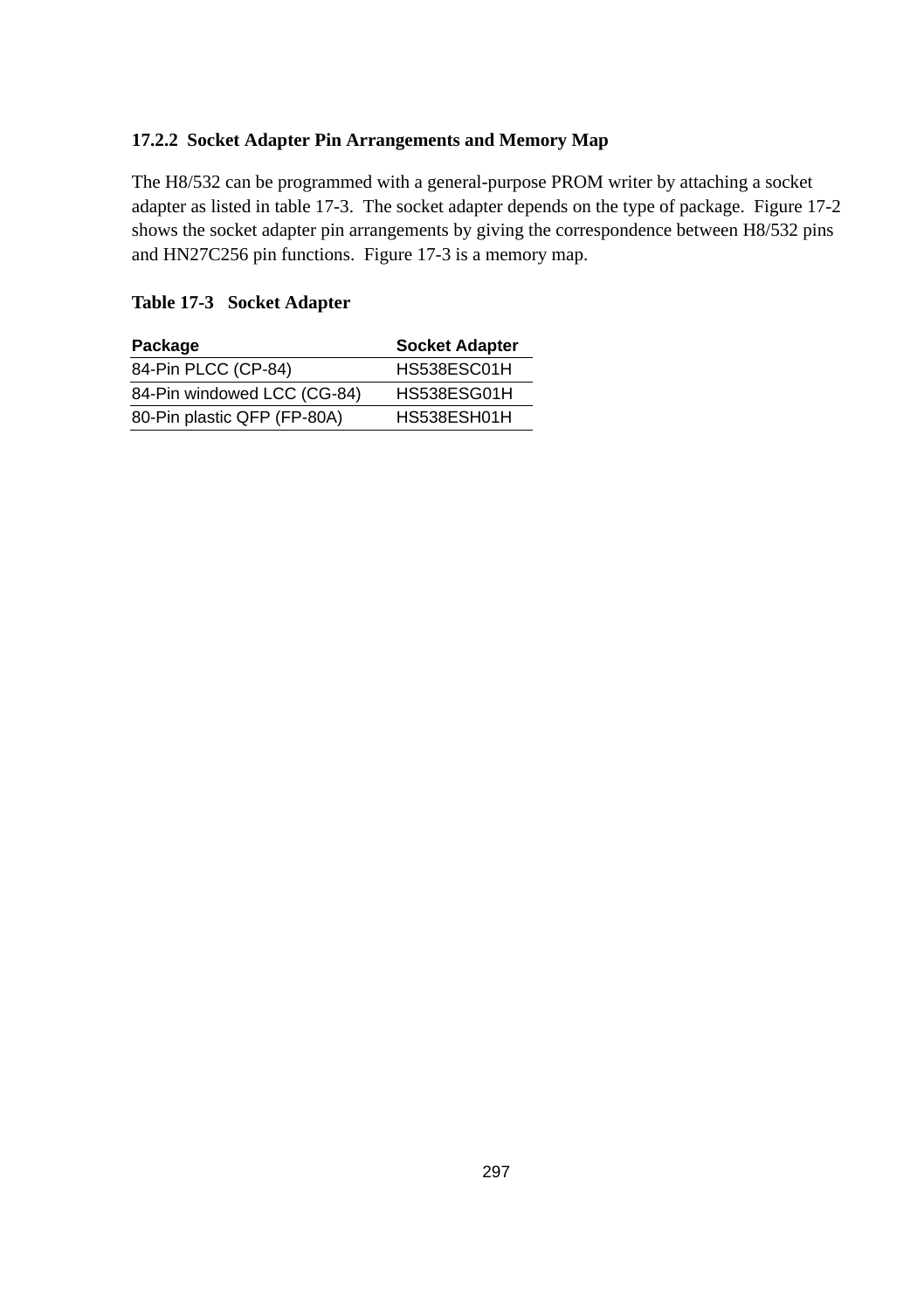

**Figure 17-2 Socket Adapter Pin Arrangements**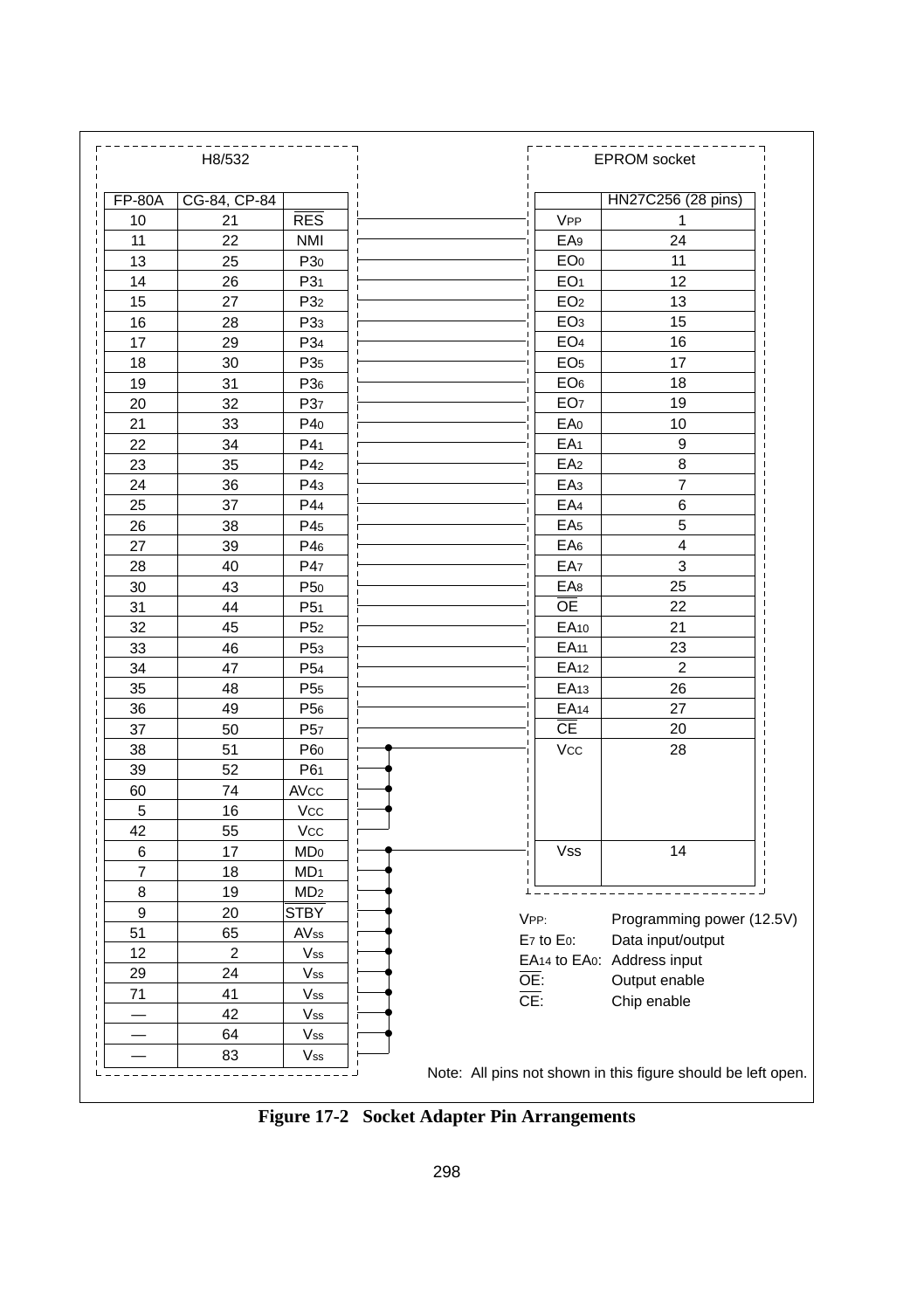

**Figure 17-3 Memory Map in PROM Mode**

# **17.3 Programming**

The write, verify, and inhibited sub-modes of the PROM mode are selected as shown in table 17-4.

#### **Table 17-4 Selection of Sub-Modes in PROM Mode**

|                       | <b>Pins</b> |           |            |     |                |                                   |  |
|-----------------------|-------------|-----------|------------|-----|----------------|-----------------------------------|--|
| <b>Mode</b>           | CЕ          | <b>OE</b> | VPP        | Vcc | 07 to 00       | A <sub>14</sub> to A <sub>0</sub> |  |
| Write                 | Low         | Hiah      | <b>VPP</b> | Vcc | Data input     | Address input                     |  |
| Verify                | Hiah        | Low       | VPP        | Vcc | Data output    | Address input                     |  |
| Programming inhibited | High        | High      | <b>VPP</b> | Vcc | High-impedance | Address input                     |  |

**Note:** The VPP and Vcc pins must be held at the VPP and Vcc voltage levels.

The H8/532 PROM uses the same, standard read/write specifications as the HN27C256 and HN27256.

#### **17.3.1 Writing and Verifying**

An efficient, high-speed programming procedure can be used to write and verify PROM data. This procedure writes data quickly without subjecting the chip to voltage stress and without sacrificing data reliability. It leaves the data H'FF written in unused addresses.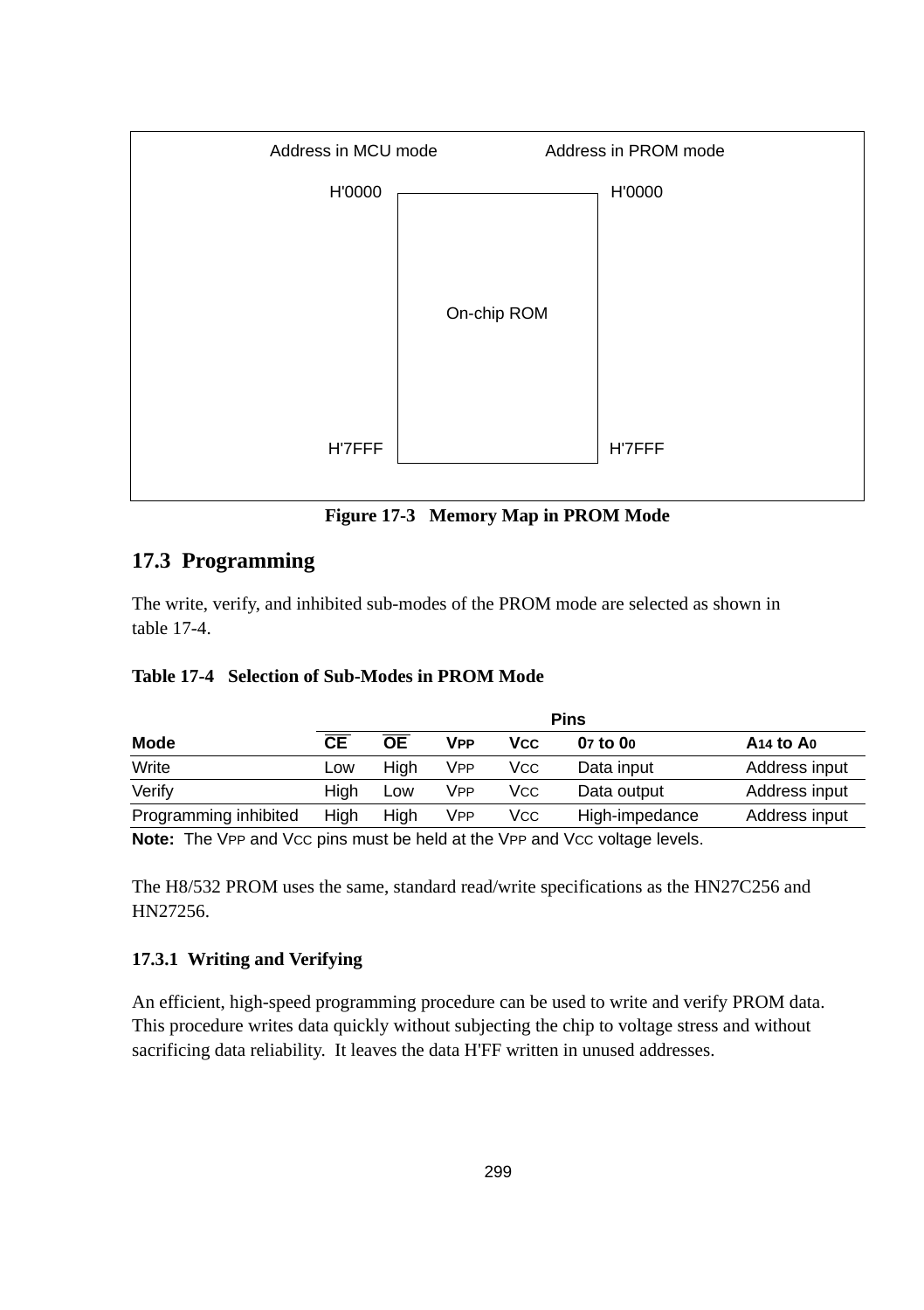Figure 17-4 shows the basic high-speed programming flowchart.

Tables 17-5 and 17-6 list the electrical characteristics of the chip in the PROM mode. Figure 17-5 shows a write/verify timing chart.



**Figure 17-4 High-Speed Programming Flowchart**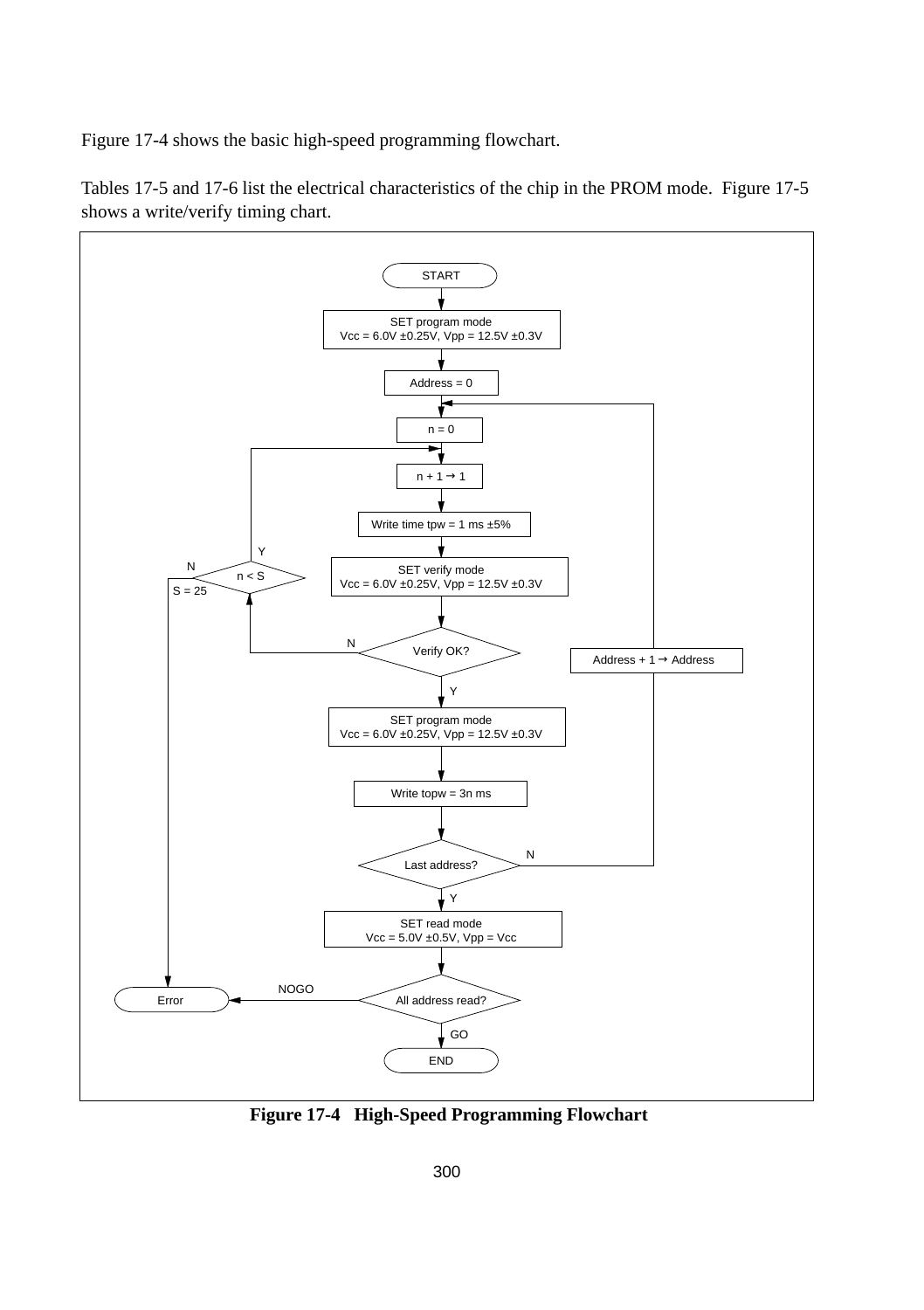#### **Table 17-5 DC Characteristics**

(When  $VCC = 6.0V \pm 0.25V$ ,  $VPP = 12.5V \pm 0.3V$ ,  $VSS = 0V$ ,  $Ta = 25^{\circ}C \pm 5^{\circ}C$ )

|                             |                                                                                                                               | Sym-       |              |                            |     | <b>Measurement</b>     |
|-----------------------------|-------------------------------------------------------------------------------------------------------------------------------|------------|--------------|----------------------------|-----|------------------------|
| Item                        |                                                                                                                               | bol        |              | Min Typ Max                |     | <b>Unit Conditions</b> |
|                             | Input High voltage $O$ 7 to $O_0$ , A <sub>14</sub> to A <sub>0</sub> , $\overline{OE}$ , $\overline{CE}$ V <sub>IH</sub> 2.4 |            |              | $Vcc + 0.3$                | - V |                        |
|                             | Input Low voltage $O7$ to $O0$ , A14 to A0, $\overline{OE}$ , $\overline{CE}$ VIL                                             |            | $-0.3 - 0.8$ |                            | V   |                        |
| Input High voltage O7 to Oo |                                                                                                                               | VOH 2.4    |              |                            | V   | $IOH =$                |
|                             |                                                                                                                               |            |              |                            |     | $-200\mu A$            |
| Input Low voltage           | $O7$ to $O0$                                                                                                                  | VOL        |              | 0.45                       | V   | $IoL = 1.6mA$          |
| Input leakage               | O7 to O0, A14 to A0, OE, CE                                                                                                   | L          |              | $\overline{\phantom{0}}^2$ | μA  | $V_{\text{in}} =$      |
| current                     |                                                                                                                               |            |              |                            |     | 5.25V/0.5V             |
| Vcc current                 |                                                                                                                               | Icc        |              | 40                         | mA  |                        |
| V <sub>PP</sub> current     |                                                                                                                               | <b>IPP</b> |              | 40                         | mA  |                        |

#### **Table 17-6 AC Characteristics**

**(When VCC** =  $6.0V \pm 0.25V$ , VPP =  $12.5V \pm 0.3V$ , Ta =  $25^{\circ}C \pm 5^{\circ}C$ )

|                            | Sym-            |                |     |         |    | <b>Measurement</b>     |
|----------------------------|-----------------|----------------|-----|---------|----|------------------------|
| Item                       | bol             | Min            |     | Typ Max |    | <b>Unit Conditions</b> |
| Address setup time         | tas             | 2              |     |         | μs | See figure             |
| $\overline{OE}$ setup time | toes            | 2              |     |         | μs | $17 - 5*$              |
| Data setup time            | tos             | 2              |     |         | μs |                        |
| Address hold time          | tан             | 0              |     |         | μs |                        |
| Data hold time             | tрн             | 2              |     |         | μs |                        |
| Data output disable time   | t <sub>DF</sub> |                |     | 130     | μs |                        |
| VPP setup time             | tves            | $\overline{2}$ |     |         | μs |                        |
| Program pulse width        | t <sub>PW</sub> | 0.95           | 1.0 | 1.05    | ms |                        |
| OE pulse width for         |                 | topw $2.85 -$  |     | 78.75   | ms |                        |
| overwrite-programming      |                 |                |     |         |    |                        |
| Vcc setup time             | tvcs            | 2              |     |         | μs |                        |
| Data output delay time     | toe             | 0              |     | 500     | ns |                        |

\* Input pulse level: 0.8V to 2.2V

Input rise/fall time  $\leq$  20ns

Timing reference levels: input—1.0V, 2.0V; output—0.8V, 2.0V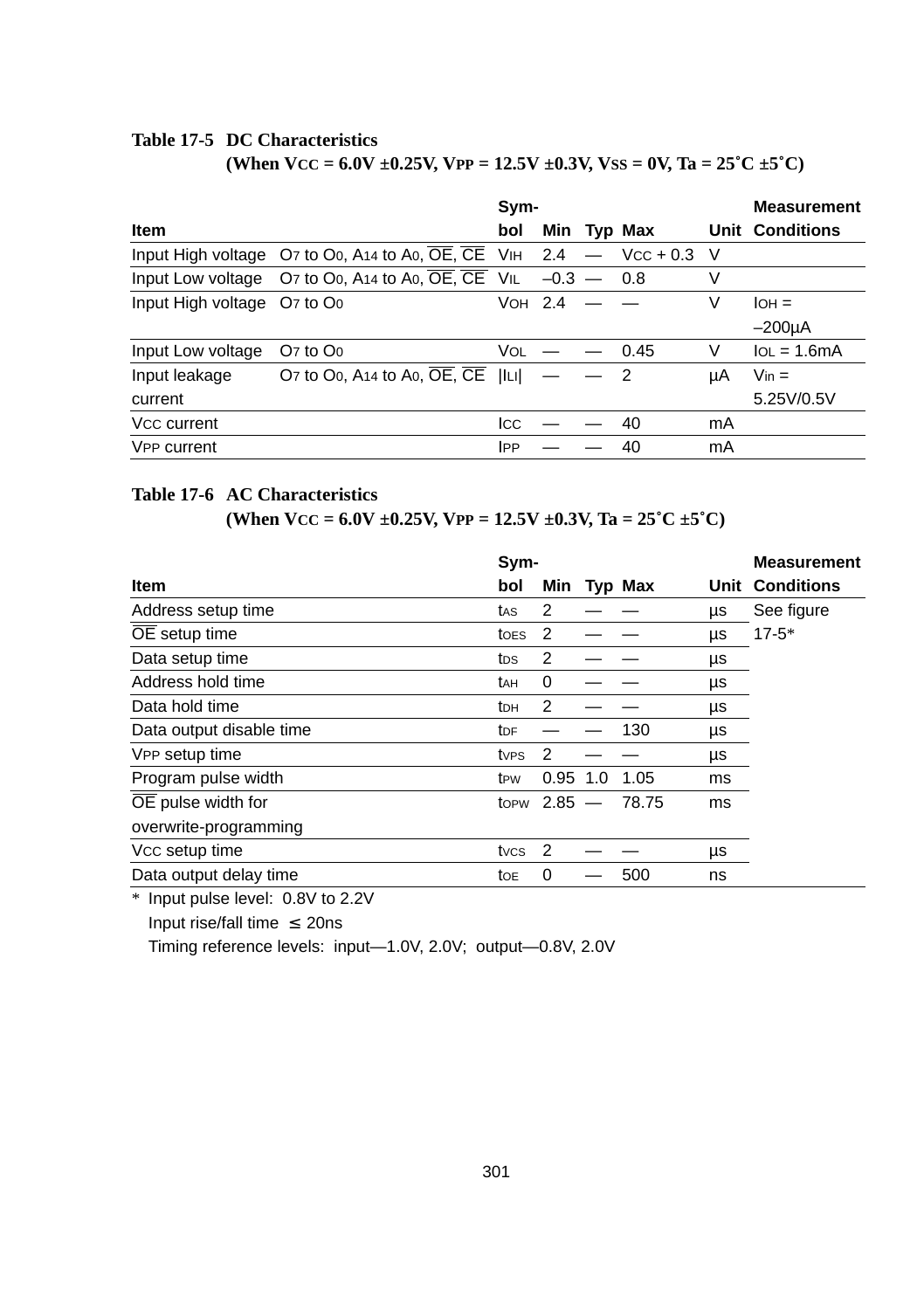

**Figure 17-5 PROM Write/Verify Timing**

#### **17.3.2 Notes on Writing**

**1. Write with the specified voltages and timing. The programming voltage (Vpp) in the PROM mode is 12.5V.**

**Caution:** Applied voltages in excess of the specified values can permanently destroy to the chip. Be particularly careful about the PROM writer's overshoot characteristics.

If the PROM writer is set to Intel specifications or Hitachi HN27256 or HN27C256 specifications, Vpp will be 12.5V.

**2. Before writing data, check that the socket adapter and chip are correctly mounted in the PROM writer.** Overcurrent damage to the chip can result if the index marks on the PROM writer, socket adapter, and chip are not correctly aligned.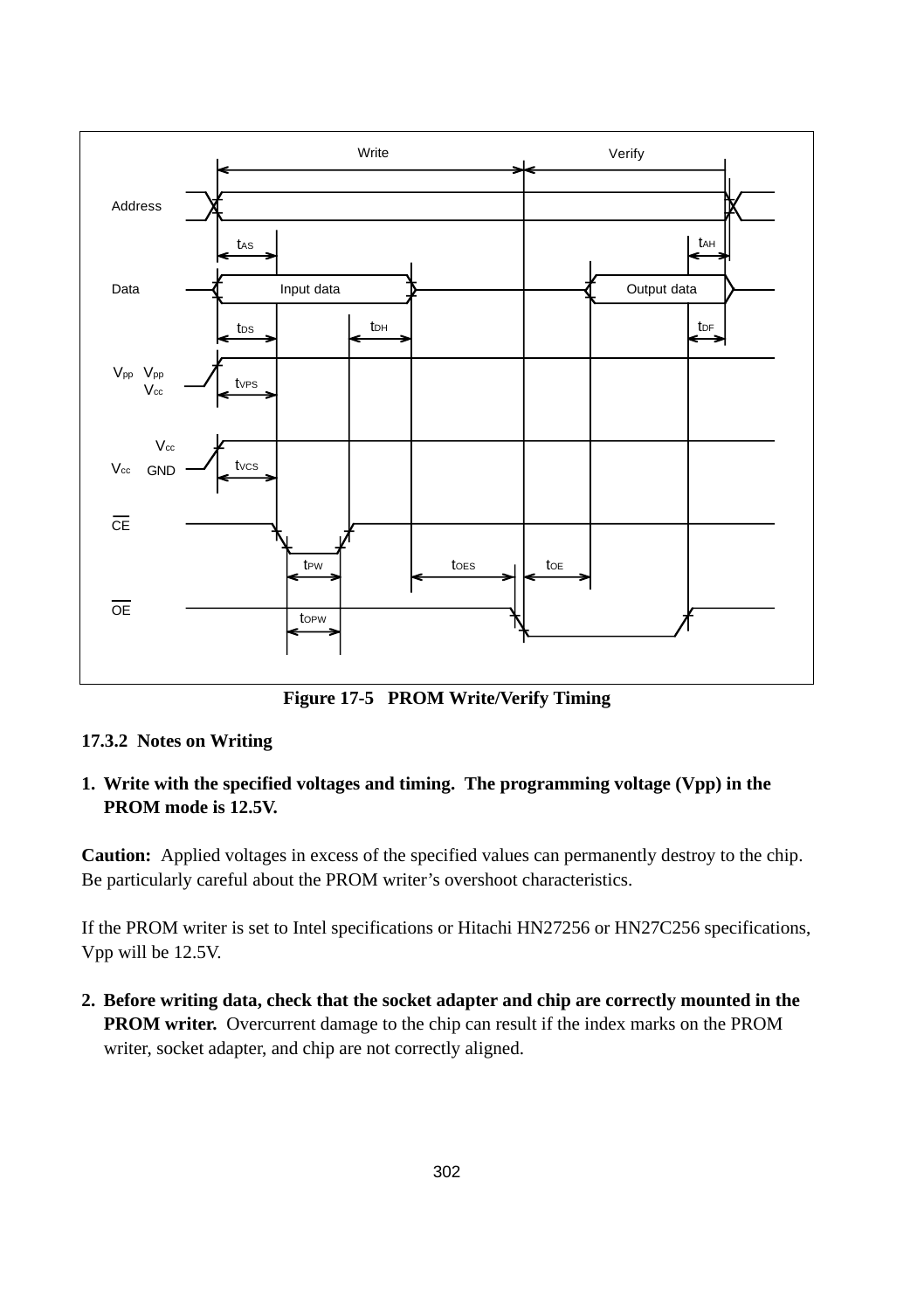**3. Don't touch the socket adapter or chip while writing.** Touching either of these can cause contact faults and write errors.

#### **17.3.3 Reliability of Written Data**

An effective way to assure the data holding characteristics of the programmed chips is to bake them at 150°C, then screen them for data errors. This procedure quickly eliminates chips with PROM memory cells prone to early failure.





**Figure 17-6 Recommended Screening Procedure**

If a series of write errors occur while the same PROM writer is in use, stop programming and check the PROM writer and socket adapter for defects, using a microcomputer with a windowed package and on-chip EPROM.

Please inform Hitachi of any abnormal conditions noted during programming or in screening of program data after high-temperature baking.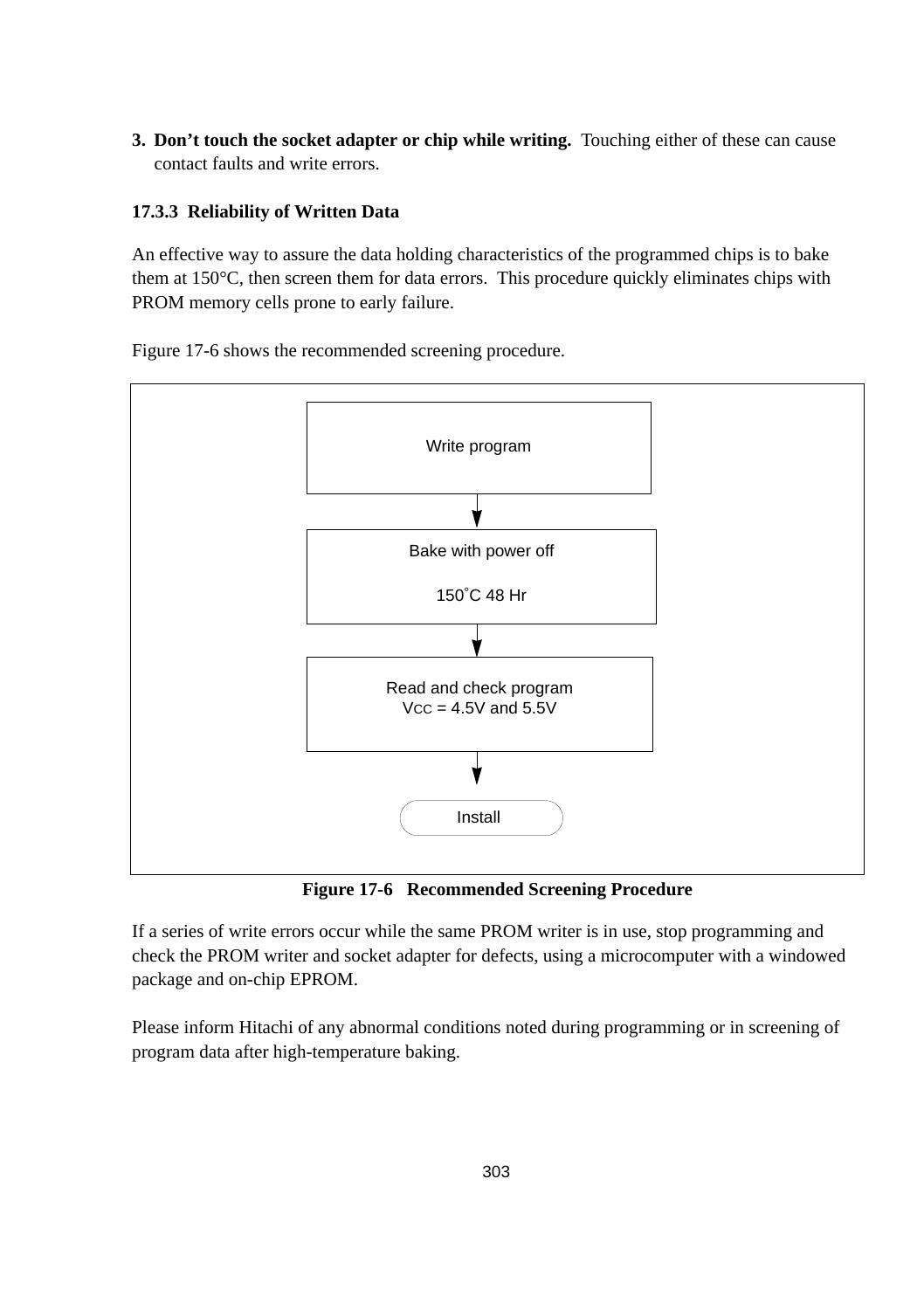#### **17.3.4 Erasing of Data**

The windowed package enables data to be erased by illuminating the window with ultraviolet light. Table 17-7 lists the erasing conditions.

**Table 17-7 Erasing Conditions**

| <b>Item</b>            | Value                 |
|------------------------|-----------------------|
| Ultraviolet wavelength | 253.7nm               |
| Minimum illumination   | 15W·s/cm <sup>2</sup> |

The conditions in table 17-7 can be satisfied by placing a  $12000\mu\text{W/cm}^2$  ultraviolet lamp 2 or 3 centimeters directly above the chip and leaving it on for about 20 minutes.

# **17.4 Handling of Windowed Packages**

**1. Glass Erasing Window:** Rubbing the glass erasing window of a windowed package with a plastic material or touching it with an electrically charged object can create a static charge on the window surface which may cause the chip to malfunction.

If the erasing window becomes charged, the charge can be neutralized by a short exposure to ultraviolet light. This returns the chip to its normal condition, but it also reduces the charge stored in the floating gates of the PROM, so it is recommended that the chip be reprogrammed afterward.

Accumulation of static charge on the window surface can be prevented by the following precautions:

- (1) When handling the package, ground yourself. Don't wear gloves. Avoid other possible sources of static charge.
- (2) Avoid friction between the glass window and plastic or other materials that tend to accumulate static charge.
- (3) Be careful when using cooling sprays, since they may have a slight ion content.
- (4) Cover the window with an ultraviolet-shield label, preferably a label including a conductive material. Besides protecting the PROM contents from ultraviolet light, the label protects the chip by distributing static charge uniformly.
- **2. Handling after Programming:** Fluorescent light and sunlight contain small amounts of ultraviolet, so prolonged exposure to these types of light can cause programmed data to invert.